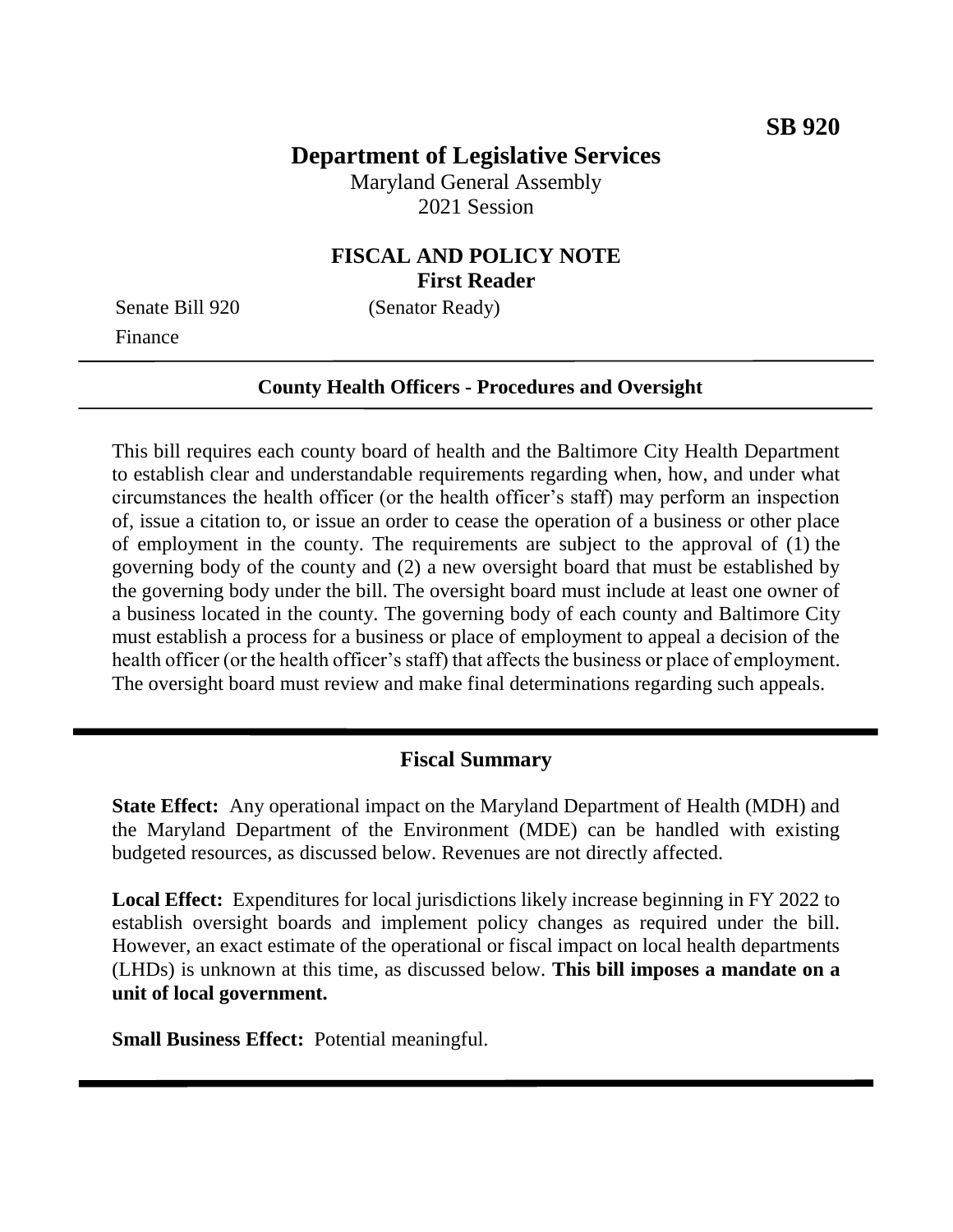## **Analysis**

**Bill Summary:** The oversight board must (1) receive, review, and make final determinations on decisions of the health officer (or the health officer's staff) that have been appealed and (2) review potential misconduct of the health officer (or the health officer's staff). If the oversight board determines misconduct occurred, it may refer the misconduct to the appropriate enforcement entity.

The governing body of each county must establish a process by which a business or other place of employment located in the county may appeal a decision of the health officer (or the health officer's staff) that affects the business or other place of employment to the oversight board. The process must require the oversight board to make a determination on an appeal within three days after the date on which the oversight board received the request for the appeal.

**Current Law:** In general, unless a governing body of a county establishes a board of health, the governing body is the board of health for the county. A local health officer must enforce (1) State health laws; (2) policies, rules, and regulations established by the Secretary of Health; and (3) rules and regulations adopted by the county board of health. Local health officers may perform any investigation or other duty or function as directed by the Secretary of Health or the county board of health and submit appropriate reports. While performing official duties, a local health officer may enter any place of business or employment.

The Secretary of Health, or an agent or employee, may enter, at any reasonable hour, a place of business or public premises if the entry is necessary to carry out the Secretary's duties. A person who denies or interferes with entry is guilty of a misdemeanor and subject to fine of up to \$100.

LHDs inspect and enforce health and safety regulations across a broad range of health and environmental hazards and for a variety of different business entities. Among other things, LHDs are delegated licensing and inspection authority for food establishments in the State and also inspect septic systems and occasionally conduct drinking water sampling. LHDs also perform delegated environmental health functions relating to wells, liquid waste hauling, and housing protection services. LHDs are also currently tasked with enforcing State and county orders intended to limit the spread of COVID-19. The Maryland Association of County Health Officers advises that there are currently processes in place for inspections of businesses and other places of employment and for the oversight, evaluation, and discipline for any violations. Health officers and the Baltimore City Health Commissioner currently report to MDH and to their respective county leadership.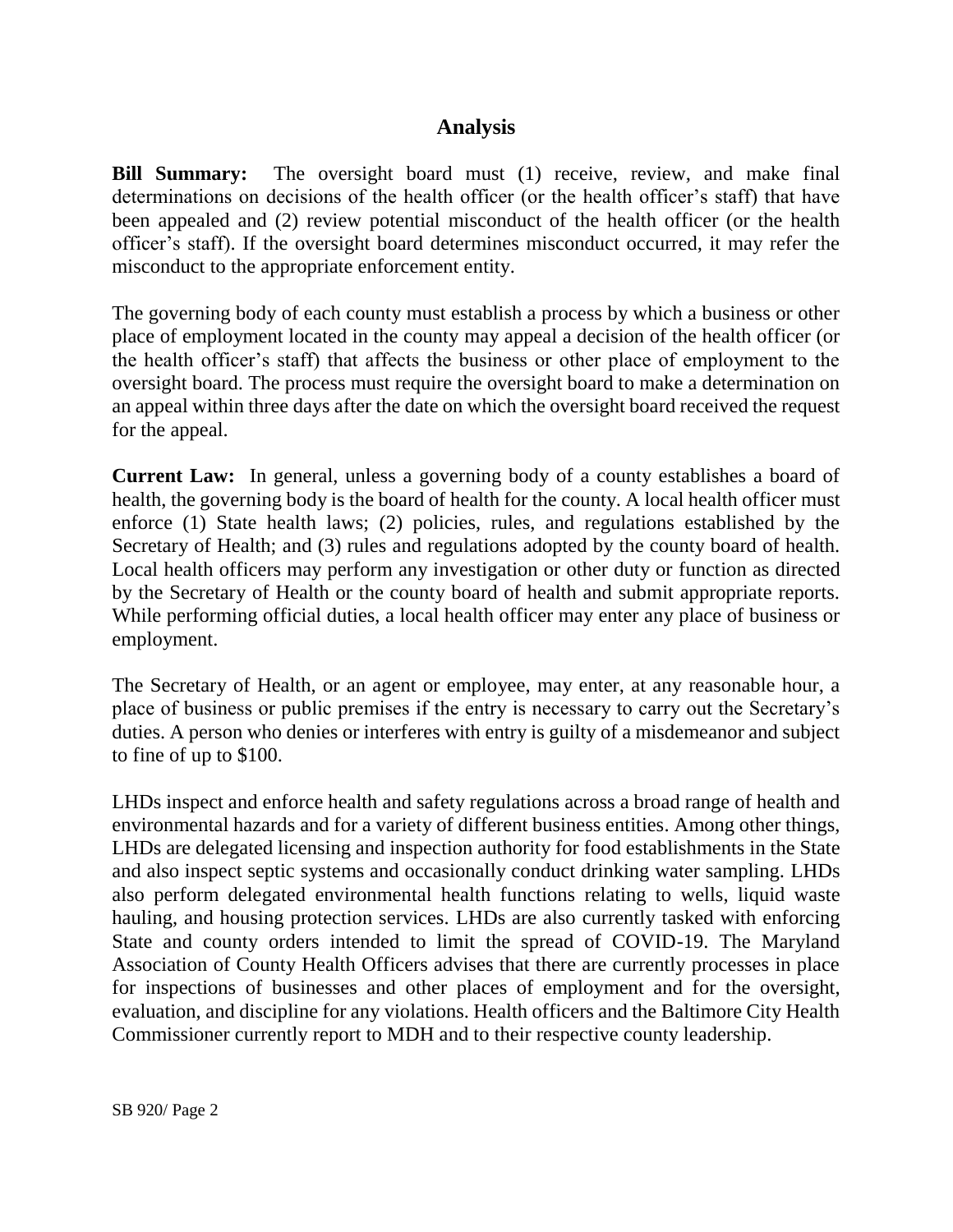**State Expenditures:** MDH is responsible for several regulatory activities that are delegated to LHDs, including licensing, inspection, and enforcement activities for food service facilities and public swimming pools and spas. MDH advises that, under the bill, the department must review and revise regulations to conform existing inspection, citation, order, appeal, and hearing procedures with new requirements established by each local jurisdiction under the bill. These changes can be absorbed within existing budgeted resources. The Department of Legislative Services assumes a similar impact for MDE.

### **Local Expenditures:**

### *Local Health Departments*

Under the bill, each county must establish new requirements regarding when, how, and under what circumstances the health officer (or the health officer's staff) may inspect, issue a citation to, or issue an order to cease the operation of a business or other place of employment. Given the breadth of businesses and other places of employment subject to inspection by LHDs and the fact that LHD staff are fully subscribed with current duties, including COVID-19 response efforts, the bill likely has an operational impact on LHDs and may also have a fiscal impact, which could be significant. Any actual fiscal impact depends on current requirements and policies for inspections, citations, closures, and appeals in each of the 24 local jurisdictions compared with the revised or new requirements adopted under the bill. Developing new requirements for approval by the governing body of a county and a newly established oversight board, implementing any necessary administrative changes, conducting or attending training on new policies, and responding to the new oversight boards (which must make determinations on appeals within three days of receipt), will redirect LHD staff from their current duties and may require additional staff.

#### *Local Governing Bodies*

Under the bill, each local governing body must establish an oversight board to receive, review, and make final determinations on appeals of actions taken by a health officer (or a health officer's staff) and refer any potential misconduct to the appropriate enforcement entity. Thus, local expenditures increase, at least minimally, beginning in fiscal 2022 to establish oversight boards. As noted above, each oversight board must make determinations on appeals within three days of receipt.

**Small Business Effect:** Small businesses may benefit from the requirements that each board of health and the Baltimore City Health Department must establish under the bill (depending on how such requirements compare with current practice) and gain a new process by which to appeal the decision of a health officer or the health officer's staff.